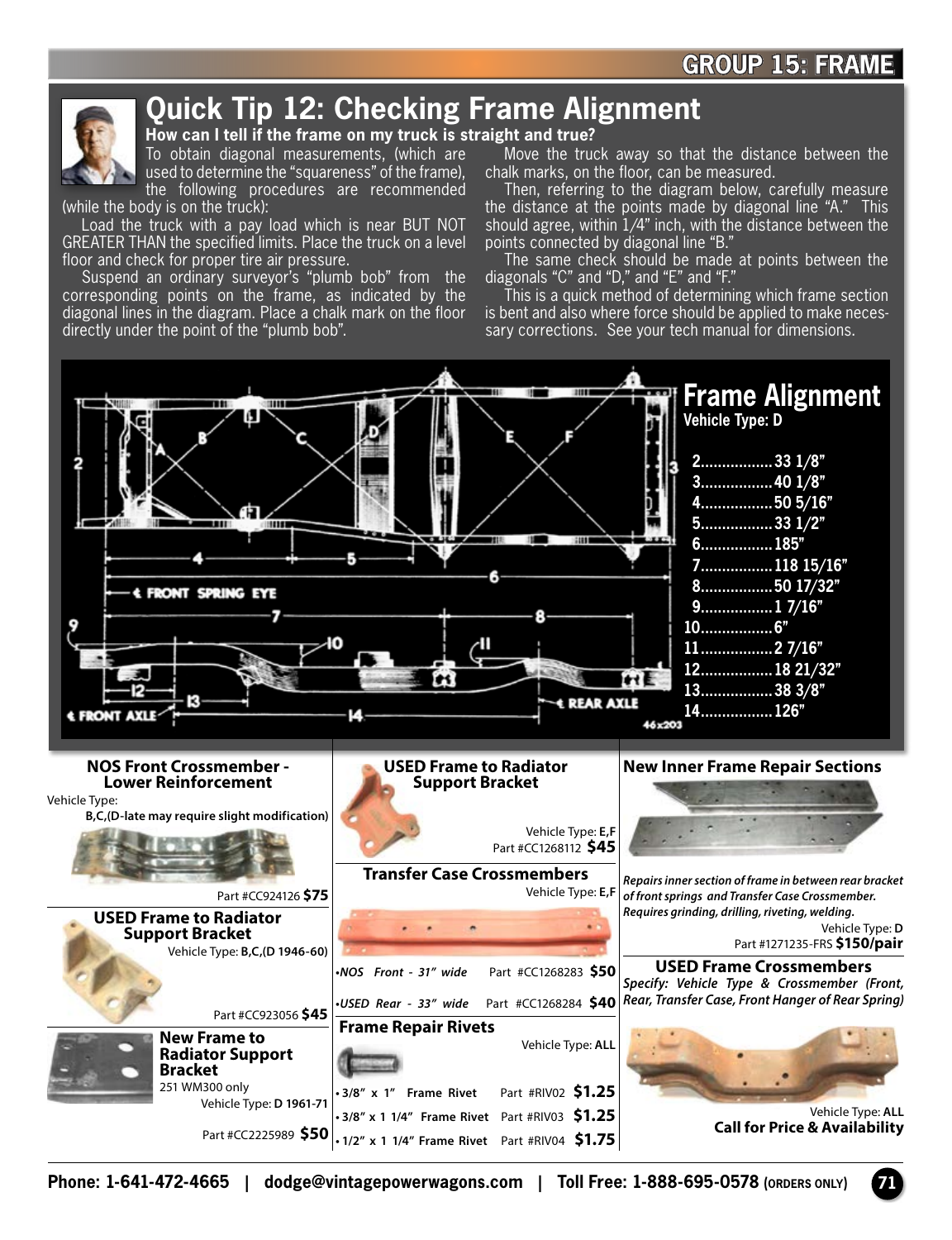## **GROUP 15: FRAMENew Civilian PW NOS Left Rear Engine New Bumper to Frame/Brack- ets DCPD Logo Bolt Support/Left Front Rubber Cab Mount Kit**  Includes: insulators, bolts and **(Dodge, Chrysler, Plymouth, Desoto) Spring Bracket**  washers. *1/2" x 1 1/4" - fine thread* Vehicle Type: **D 1951-71** Part #DCMK12 **\$125** Vehicle Type: **E,F**  Vehicle Type: **B,C,D**  Part #CC120424 **\$4.50 ea** Part #CC1268704 **\$75 New Early Flat Fender Power Wagon Wood Welded Pintle Hook Assembly NOS Master Cylinder Mounting Kits Mounting Bracket** Includes insulators, bolts and *Recommended for*  washers. *cosmetic use only.* Vehicle Type: **B,C,(D 1946-50)** Vehicle Type: **D 1946-50**  Part #CC921693 Part #DDWB23 **\$79** Vehicle Type: **B,C,D \$69 New WWII WC 1/2 Ton & 3/4 Ton Closed-** Part #CC920762 **\$125 Cab Front Cab Mount Wood Blocks NOS Pintle Hook/Trailer Safety Chain Eyebolt** Vehicle Type: **A,(B - Closed-Cab Models, Ambulance & Carryall)** *•New WWII WC 1/2 Ton & 3/4 Ton Closed*  **USED Brake Pedal**  *Cab Left Front Cab Mount Block*  c **Mounting Bracket** *(2 required)* Part #CC903096-CCB **\$15 Each** •Vehicle Type: **B,C**  Vehicle Type: **B,C of blocks shown** Part #CC921692 **\$75** Part #PHTSCE001 **\$12.50 ea** *•New WWII WC 1/2 Ton & 3/4 Ton Closed*  •Vehicle Type: **D 1946-(early)56**  *Cab Right Front Cab Mount Block*  Part #CC1190401 **\$75 New Cast 3/4 Ton WC Open**  Part #CC903097-CCB **\$15 Each** •Vehicle Type: **D late 1956-66 Cab Spare Tire Carrier** Part #CC1787107 **\$95 New WWII WC 3/4 Open Cab & 6x6 Front Cab Mount Wood Blocks USED Bed Mounting Brackets** Vehicle Type: **(B - Open Cab Models Only),C** Vehicle Type: **B,C** *•New WWII WC 3/4 Ton Open-Cab & 1-1/2* **Specify Vehicle Type when ordering:**  *Ton 6x6 Left & Right Front Cab Mount Block*  **A,B,C,D,E,F,G,H** Part #CC903096-OCB **\$15 Each (2 required) \$45 ea NOS/New Stamped Winch**  Part #CC925324 **\$375 Frame Extensions New Cast Civilian Spare**  Vehicle Type: **E,F NOS Pintle Shaft Flange Tire Carrier**  [ORD #7705780] **•***NOS Right* Part #CC1268306 Vehicle Type: **E,F**  Part #CC1270818 **\$40 •***New Left*  Part #CC1268307 na Vehicle Type: **D 1946-50 NOS Pintle Hook Adapter**  Part #CC1189192 **\$250** Part #CC1268306-7S **\$195/pair** [ORD #7373737] **New Stamped 230 Winch New Cast Spare Tire Frame Extensions Retainer Plate** Vehicle Type: **E,F**  Vehicle Type: **D 1946-60** Vehicle Type: **A,B,C,(D up to**  Part #CC1270819 **\$49 (Can also be used on non-winch B & C models) 1954-serial #83939413),(E,F up to serial #80019180) NOS Pintle Hook Adapter Washer •***New Right* Part #CC915501 **\$40** Part #CC1189302 Vehicle Type: **(D M601 only)E,F NOS Spare Tire Retainer Bar •***New Left* ORD #7373738 Part#CC1270820 **\$2.50** Vehicle Type: (**D-after 1954 serial #83939413),** Part #CC1189303 **(E,F after serial #80019180) NOS Pintle Hook Adapter Castle Nut** [ORD #7413301] Part #CC1396105, CC1505985 **\$12.50** Part #CC1189302-3S **\$170/pair** Vehicle Type: **E,F**  Part/ORD #125312 **\$4 New Spare Tire Mounting Grooved Stud New 251 Stamped Winch Frame Extensions** Vehicle Type: **A,B,C,D** Vehicle Type: **D 1961-71 NOS Pintle Hook Assembly** Part #CC915123 **\$12.50** Vehicle Type: **•***New Left*  **(D-M601 only),E,F New Spare Tire Mounting Nut** Part #CC2225697 [ORD #7073209] *(ORIGINAL STYLE - NOT SHOWN)*  Vehicle Type: **A,B,C,D •***New Right* Part #CC576196 **\$8.50**  Part #CC2225696 **New Spare Tire Mounting Nut** Part #CC1268500 *(standard RH lug nut)* Vehicle Type: **A,B,C,D** Part #CC2225696-7S **\$180/pair \$125 SOLD OUT** Part #CC585192-L**UG \$2.75**

**72 Phone: 1-641-472-4665 | dodge@vintagepowerwagons.com | Toll Free: 1-888-695-0578 (ORDERS ONLY)**